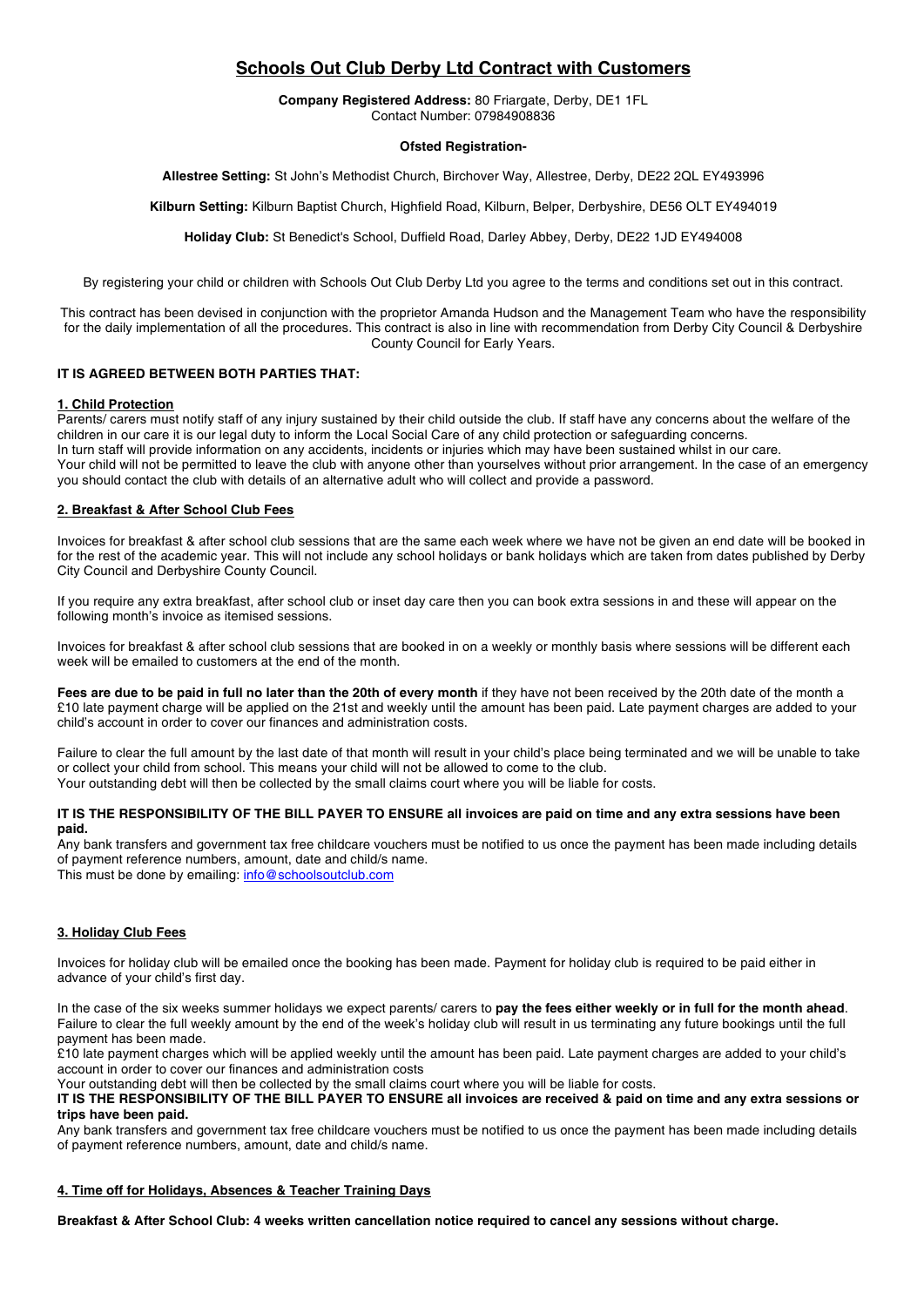## **Holiday Club: 7 days written cancellation notice required to cancel without charge including trips.**

There will be no charge for bank holidays and will be deducted from your bill automatically by our database program. It is vital that you let us know if your child is unable to attend any sessions booked, during school holidays and before & after school club please ring, text 07984908836 or email to let us know so that we are not waiting for your children at school or waiting to start an activity at holiday club.

Written cancellations: info@schoolsoutclub.com

Parents are expected to pay in full for any absences including sicknesses unless 4 weeks written notice is given for breakfast & after school club and 7 days written notice is given for holiday club.

The normal rate of your child's session will still be applied on inset days/ teacher training days. If you do not intend to use any care on that day four weeks' written notice is required to cancel the session. If a place is required, then holiday club day fees will apply. It is the responsibility of the parent/ carer to notify us.

## **5. Sickness**

We have the right not to allow your child to attend if your child is unwell or suffering from any contagious illness. If your child falls ill during the session we would appreciate your co-operation in collecting your child promptly.

24 hours is the compulsory duration in which we cannot accept children into our setting if they have suffered from sickness, diarrhoea, conjunctivitis or any other highly contagious illness. We also reserve the right to summon whatever medical attention thought necessary in an emergency or case of server illness.

## **6. Arriving Early and Late Breakfast, After School Club and Holiday Club**

Term time the setting will open at the specified time, these are different at each setting so please see the website for opening times of each setting. Staff are not permitted to allow any child to be cared for before the opening time.

At After School Club the session finishes at 6pm and holiday club the closing time is 6pm. If any child is collected after this time they will be charged £5 per fifteen minutes late.

At Holiday club any child dropped off before the session slot has started will be invoiced for the next appropriate session time slot and the same is applied if a child is collected after the session slot has ended.

For example a child booked in on a school day session arrives before the start time the session will be updated to full day session and invoiced. Or if they are collected after the school day session has finished again the session will be updated to a full day session and invoiced.

# **7. Change of Details**

It is very important that you let staff know if you have any changes of address, telephone numbers, doctors, email address or any change to medical or dietary needs or any security issues.

Update us by emailing: info@schoolsoutclub.com

## **8. Cancellations**

If you wish to terminate your child's place for breakfast or after school club four weeks written notice is required this also includes absences, occasional days or teacher training days that your child will be not attending.

Seven days written notice is required to cancel any sessions or trips for inset days or holiday club if there is to be no charge. Any cancellations after these dates will be charged for in full due to pre booking and paying. To notify us of any dates you wish to cancel please email: info@schoolsoutclub.com

## **9. The Breakfast & After School Club Service**

It is accepted by the parents/ guardians that upon registering their child with the Schools Out Club Breakfast & After School Club that they give permission for their child to be escorted to school by either walking or travelling in a Schools Out Club vehicle. In the event of an emergency a contingency plan will be used which will be either staff vehicles will be used or taxi services. All safety risk assessments, policies and procedures and six weekly checklists of the vehicles are carried out.

## **10. Voucher Companies and credit**

We accept all childcare vouchers to pay for sessions and trips. A higher amount than is invoiced can be paid using childcare vouchers. This mount will stay on the account as credit. We do not allow the amount of credit to exceed £400. If you need childcare vouchers refunding this can only be done through the company that provides the voucher service. You must contact them to request a refund. Any credit paid by childcare vouchers is not allowed to be paid directly back to parents or carers by us.

# **11. 30 Hour Tax Free Credits**

We can offer 30 hours funded sessions at our setting. Funding is claimed either over 38 weeks a year (term time) or extended over 48 weeks a year. Funding claims are submitted in the Autumn, Spring & Summer terms. It is the responsibility of the parent to ensure all 30 hour codes are kept up to date and that any changes in circumstances must be reported to the families and information service and also ourselves to ensure claims are valid. Any issues with funding being refused or stopped will mean that sessions will be then instead invoiced to the parent/s.

Parents should claim for the hours that they will use and can not save sessions up for use another time. The allocated sessions must be used in the time frame of the term that they have been claimed.

## **12 GDPR- Privacy Policy**

Schools Out Club is required to collect personal data from you, about you and your child to deliver a childcare service. The personal information we will collect is as follows:

- · Name, address and date of birth of the child
- · Name, address, phone number(s)m and email addresses of both parents and emergency contacts
- · Names of people who have parental responsibility for the child
- · Medical, Dietary and Security requirements